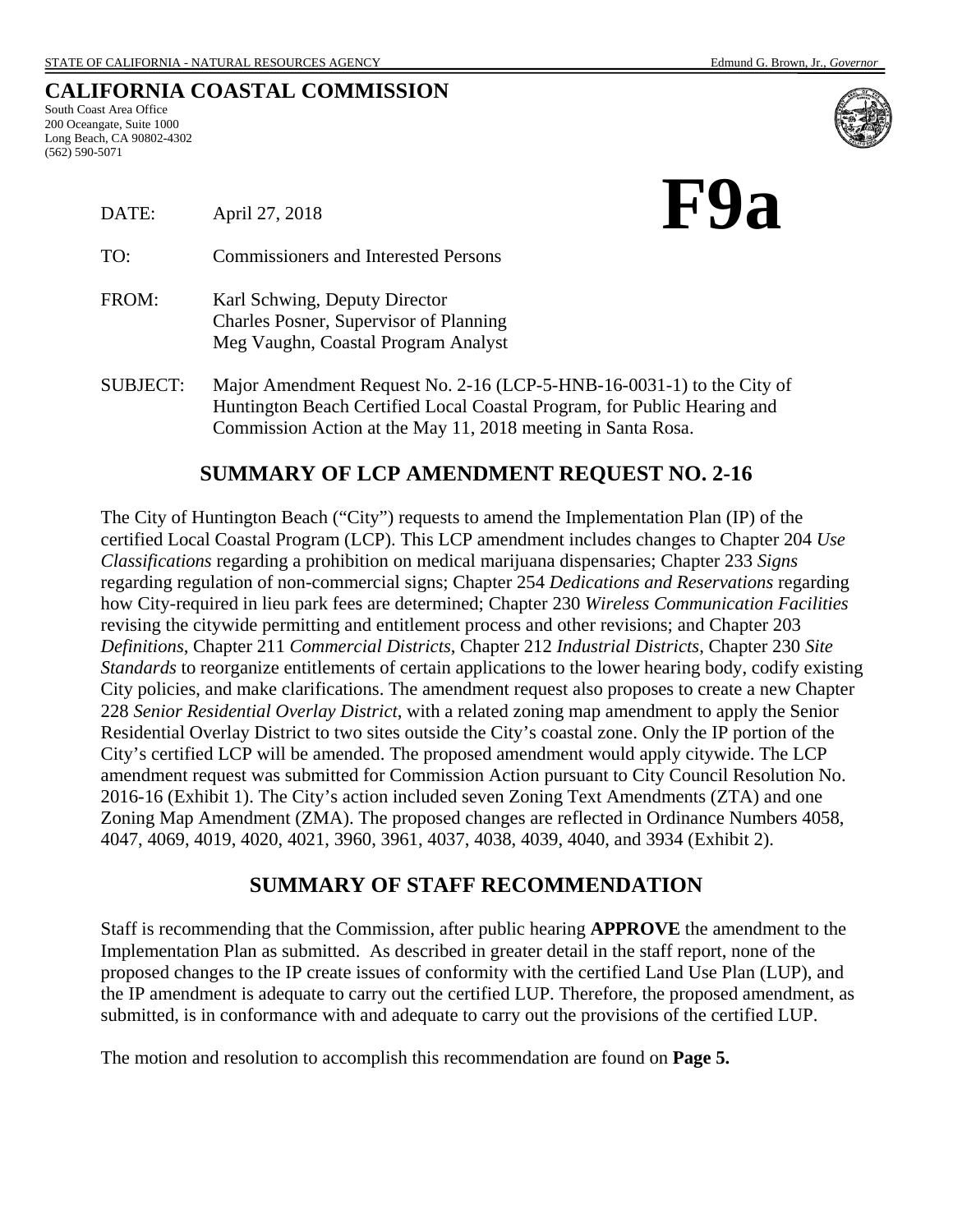#### **DEADLINE FOR COMMISSION ACTION**

The proposed LCP amendment was deemed complete on May 3, 2017. A request to extend the deadline to act was granted on June 7, 2017. The final date by which the Commission must act on this LCP amendment request is July 2, 2018, or the Commission's June 6 -8, 2018 hearing.

#### **ADDITIONAL INFORMATION**

Copies of the staff report are available on the Commission's website at [www.coastal.ca.gov.](http://www.coastal.ca.gov/) For additional information, contact *Meg Vaughn* in the Long Beach office at (562) 590-5071.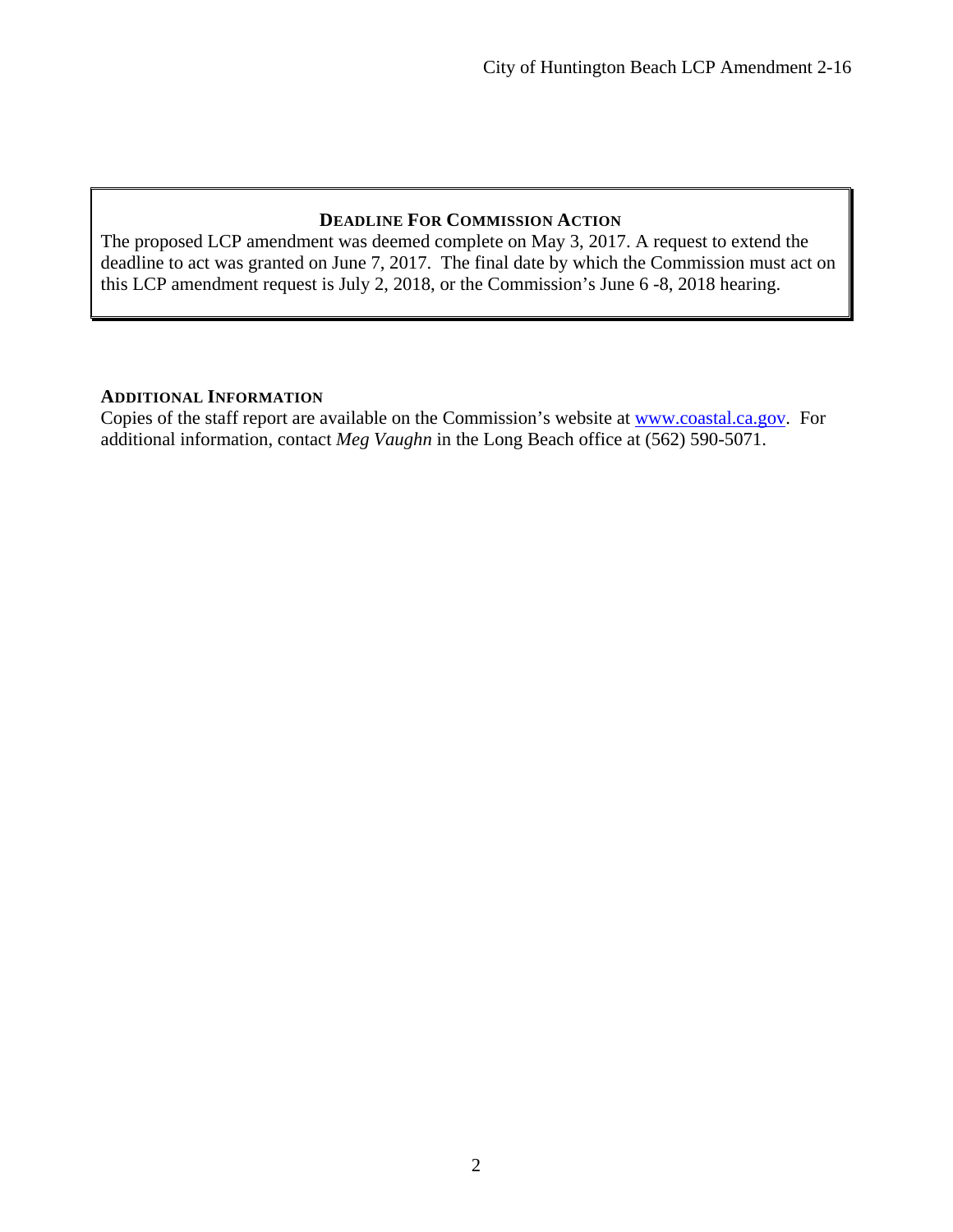# **TABLE OF CONTENTS**

| $\mathbf{I}$ . |  |
|----------------|--|
|                |  |
|                |  |
|                |  |
|                |  |
|                |  |
|                |  |
|                |  |
|                |  |
|                |  |
|                |  |

## **EXHIBITS**

Exhibit 1 – Huntington Beach City Council Resolution No. 2016-16

Exhibit 2 – ZTA No. 15-004 Medical Marijuana

Exhibit 3 – ZTA No. 15-001 Signs

Exhibit 4 – ZTA No.14-002 Data Collection Units

[Exhibit 5 – ZTA No. 13-002 & ZMP No. 13-002 Senior Mobile Home Park Overlay District](https://documents.coastal.ca.gov/reports/2018/5/F9a/F9a-5-2018-exhibits.pdf)

Exhibit 6 – ZTA No. 12-002 Dedications & Reservations (Development Impact Fees)

Exhibit 7 – ZTA No. 12-001 ZSO Maintenance

Exhibit 8 – ZTA No. 09-002 Wireless Communication Facilities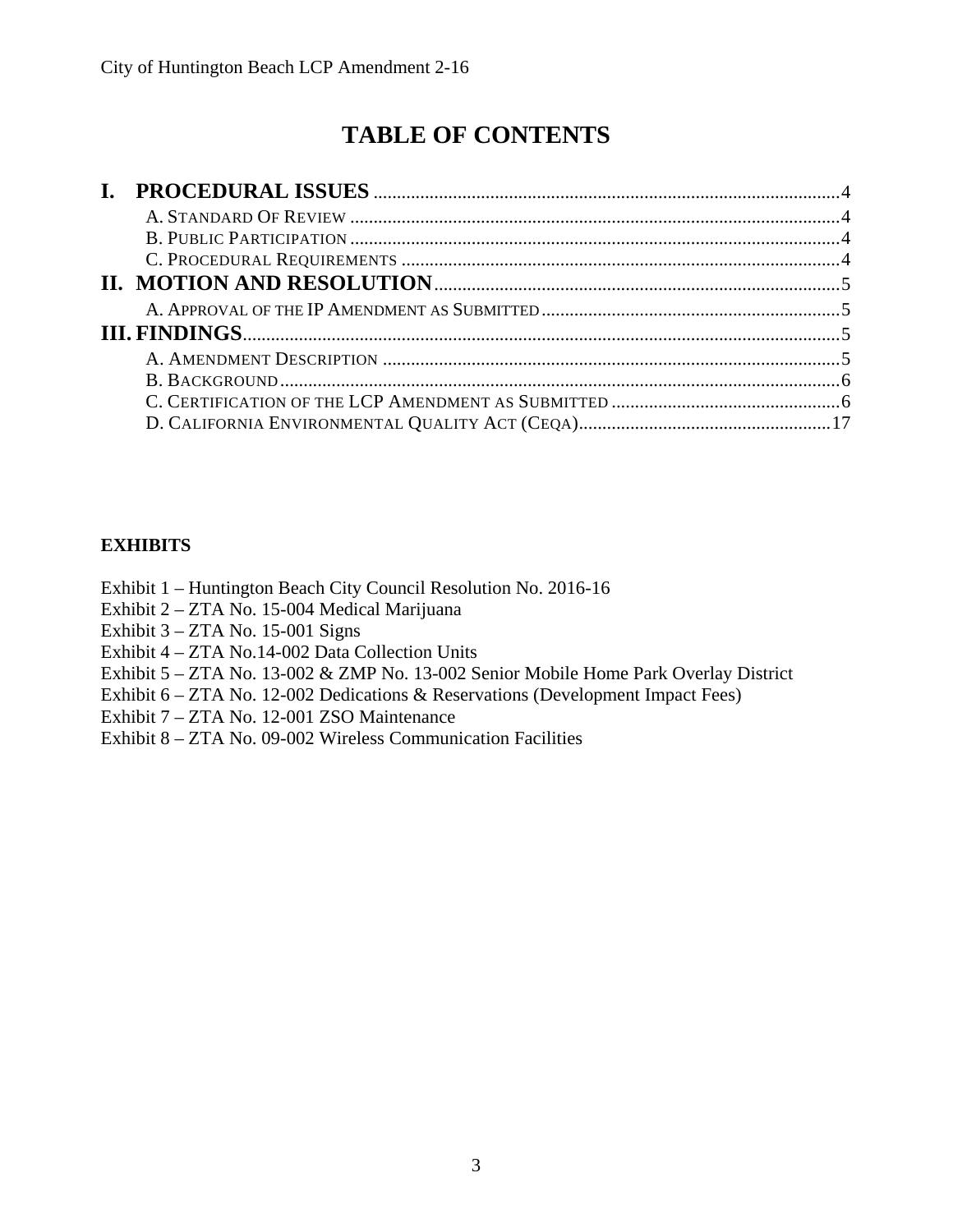## <span id="page-3-0"></span>**I. PROCEDURAL ISSUES**

## <span id="page-3-1"></span>A. **STANDARD OF REVIEW**

The standard of review for the proposed amendment to the Implementation Plan (Zoning  $\&$ Subdivision Ordinance) of the City of Huntington Beach certified LCP, pursuant to Section 30513 and 30514 (regarding amendments) of the Coastal Act, is whether the Implementation Plan (IP) would be in conformance with, and adequate to carry out, the provisions of the Land Use Plan (LUP) portion of the City of Huntington Beach's certified LCP.

## <span id="page-3-2"></span>**B. PUBLIC PARTICIPATION**

Section 30503 of the Coastal Act requires public input in LCP development. It states: "During the preparation, approval, certification, and amendment of any LCP, the public, as well as all affected governmental agencies, including special districts, shall be provided maximum opportunities to participate. Prior to submission of an LCP for approval, local governments shall hold a public hearing or hearings on that portion of the program, which has not been subjected to public hearings within four years of such submission."

Section 30503 of the Coastal Act requires local governments to provide the public with the maximum amount of opportunities to participate in the development of the LCP amendment prior to submittal to the Commission for review. The City has held Planning Commission and City Council meetings with regard to each of the Zoning Text Amendments and the Zoning Map Amendment, which comprise the subject amendment request. All of those local hearings were duly noticed to the public. Notice of the subject amendment has been distributed to all known interested parties.

## <span id="page-3-3"></span>**C. PROCEDURAL REQUIREMENTS**

Pursuant to Section 13551(b) of Title 14 of the California Code of Regulations, the City resolution for submittal may specify that an LCP Amendment will either require formal local government adoption after the Commission approval, or that it is an amendment that will take effect automatically upon the Commission's approval pursuant to Public Resources Code Sections 30512, 30513, and 30519. In this case, if the Commission certifies the LCP amendment as submitted, no further City Council action will be necessary. The City's submittal resolution indicates that the ordinance will only become final after certification by the Commission, but no formal action is required. Should the Commission deny the LCP amendment, as submitted, without suggested modifications, no further action is required by either the Commission or the City, and the LCP amendment is not effective. Should the Commission deny the LCP amendment, as submitted, but then approve it with suggested modifications, then the City Council may consider accepting the suggested modifications and submitting them by resolution to the Executive Director for a determination that the City's acceptance is consistent with the Commission's action. The modified LCP amendment will become final at a subsequent Commission meeting if the Commission concurs with the Executive Director's Determination that the City's action in accepting the suggested modifications approved by the Commission for LCP Amendment 2-16 is legally adequate. If the City does not accept the suggested modifications within six months of the Commission's action, then the LCP amendment remains uncertified and not effective within the coastal zone.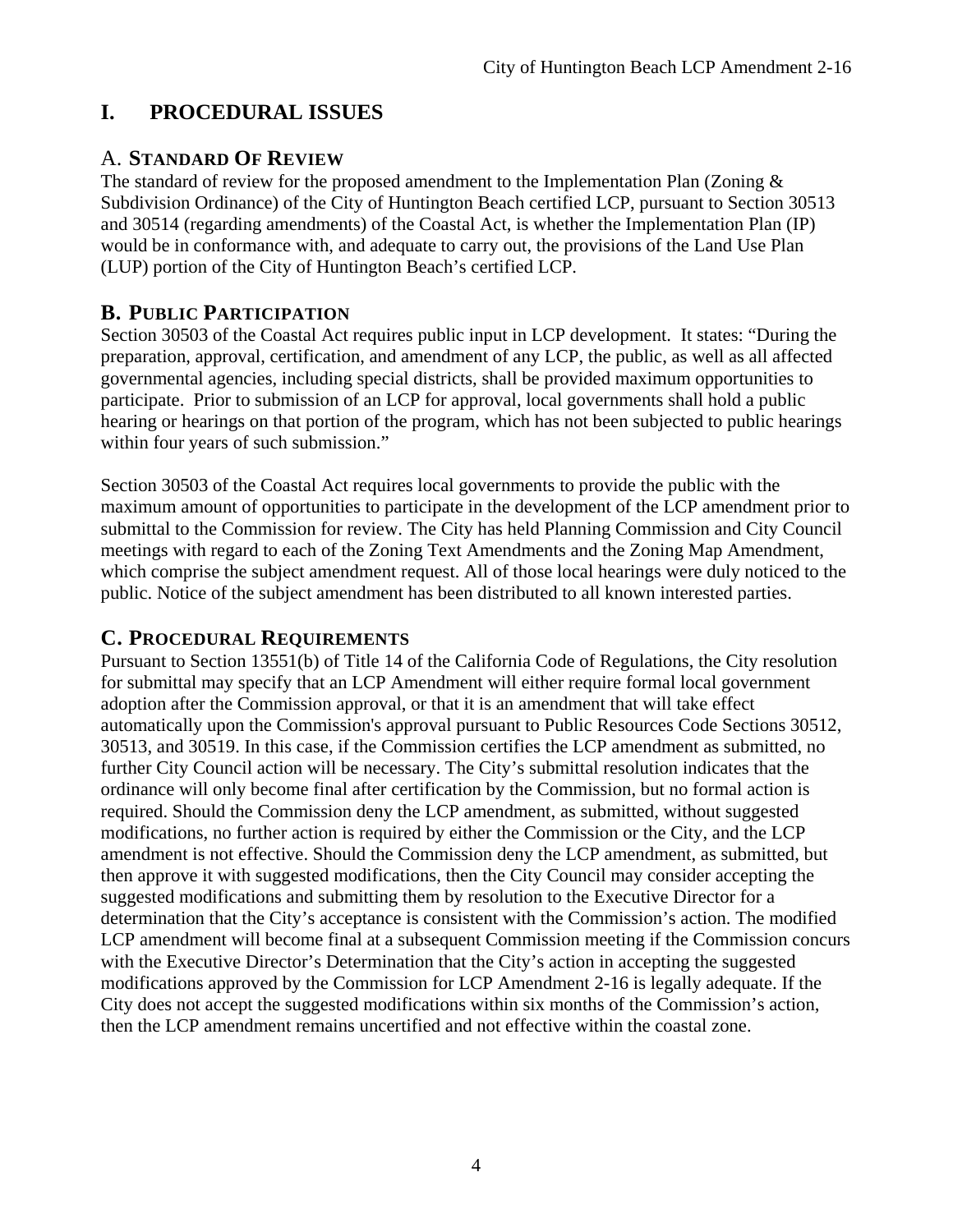## <span id="page-4-1"></span><span id="page-4-0"></span>**II. MOTION AND RESOLUTION**

Motion:

#### *I move that the Commission reject the City of Huntington Beach Implementation Program Amendment No. 2-16 as submitted.*

Staff recommends a **NO** vote. Failure of this motion will result in certification of the Implementation Program Amendment as submitted and the adoption of the following resolution and findings. The motion passes only by an affirmative vote of a majority of the Commissioners present.

#### **Resolution:**

*The Commission hereby certifies the Implementation Program Amendment for the City of Huntington Beach as submitted and adopts the findings set forth below on grounds that the Implementation Program Amendment conforms with, and is adequate to carry out, the provisions of the certified Huntington Beach LUP, and certification of the Implementation Program Amendment will meet the requirements of the California Environmental Quality Act, because either 1) feasible mitigation measures and/or alternatives have been incorporated to substantially lessen any significant adverse effects of the Implementation Program Amendment on the environment, or 2) there are no further feasible alternatives or mitigation measures that would substantially lessen any significant adverse impacts on the environment that will result from certification of the Implementation Program Amendment.* 

## <span id="page-4-2"></span>**III. FINDINGS**

#### <span id="page-4-3"></span>**A. AMENDMENT DESCRIPTION**

The City of Huntington Beach has requested an amendment to the Implementation Plan (IP) portion only of the certified Local Coastal Program (LCP). The City's certified IP consists of the Huntington Beach Zoning and Subdivision Ordinance, and also includes a number of Specific Plans. The LCP amendment request was submitted for Commission action pursuant to City of Huntington Beach City Council Resolution No. 2016-16. The City's action includes seven Zoning Text Amendments and one Zoning Map Amendment. Two of the Zoning Text Amendments affect the Wireless Communications Section of the IP, and so those are presented together. In addition, the Zoning Map Amendment is related to the Zoning Text Amendment regarding the proposed Senior Residential Overlay and so those are presented together. Otherwise, the various Zoning Texts amendments and their associated ordinances are unrelated to one another. Below is a list of the proposed Zoning Text and Map Amendments that make up the City's IP Amendment request. The proposed IP changes are then described in greater detail in Section C *Approval of the LCP Amendment as Submitted*.

Zoning Text Amendment No. 12-002 Park In Lieu Fees/Development Impact Fees (Ordinance Nos. 3960 & 3961)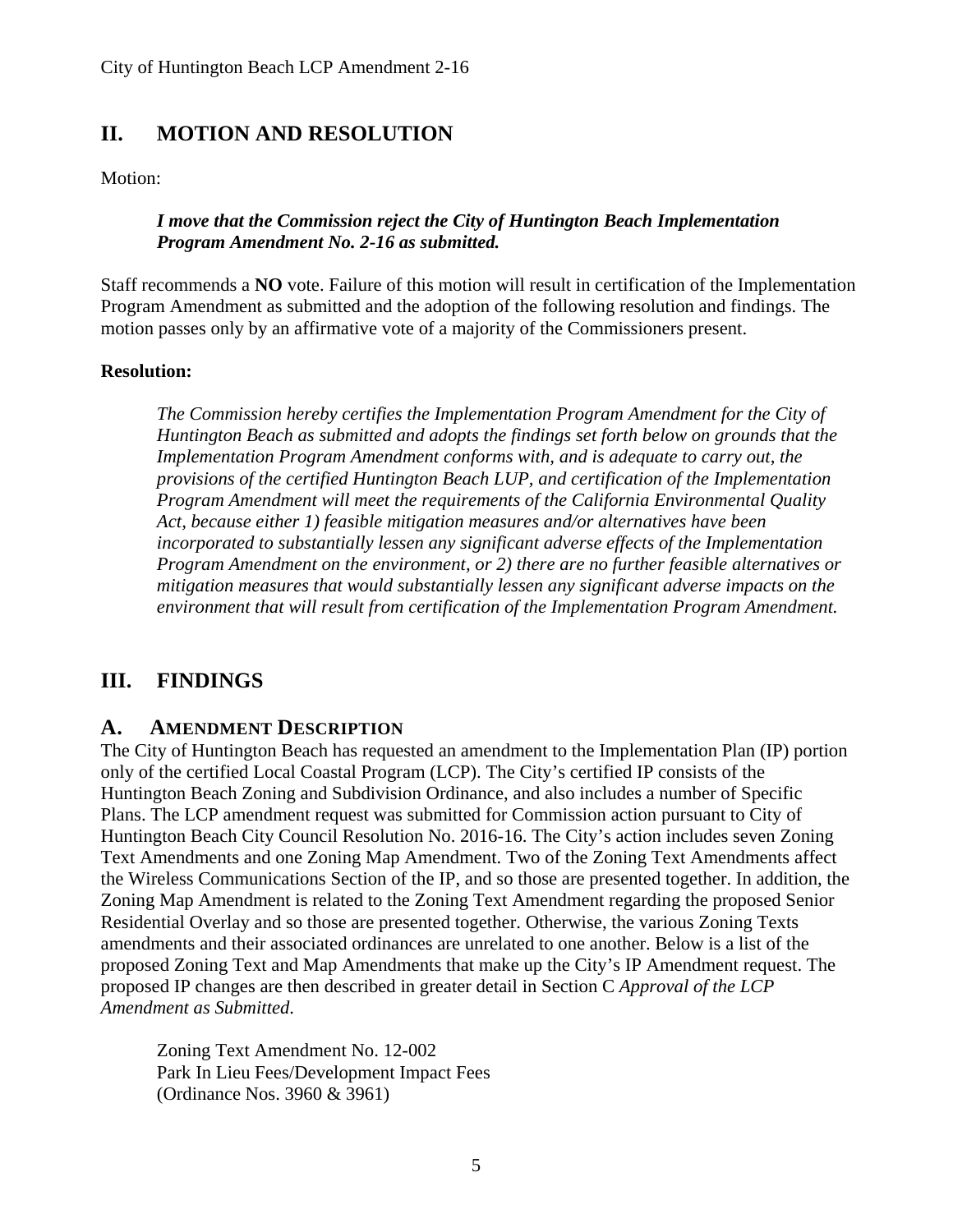Zoning Text Amendment No. 09-002 Wireless Communication Facilities (WCF) (Ordinance No. 3934) Zoning Text Amendment No. 14-002 WCF: Data Collection Units (Ordinance No. 4069)

Zoning Text Amendment No. 13-002 & Zoning Map Amendment No. 13-002 Senior Mobile Home Park Overlay District (Ordinance Nos. 4019, 4020, 4021)

Zoning Text Amendment No. 15-004 Medical Marijuana Dispensaries Prohibition (Ordinance No. 4058)

Zoning Text Amendment No. 15-001 Signs (Ordinance No. 4047)

Zoning Text Amendment No. 12-001 ZSO Maintenance (Ordinance Nos. 4037, 4038, 4039, 4040)

## <span id="page-5-0"></span>**B. BACKGROUND**

The LCP for the City of Huntington Beach, with the exception of two geographic areas, was effectively certified in March 1985. The two geographic areas that were initially excluded have since been certified and are incorporated into the LCP. A comprehensive update to the City's LUP was certified by the Commission on June 14, 2001 via Huntington Beach LCP Amendment 3-99. The City also updated the IP by replacing it with the Zoning and Subdivision Ordinance (while retaining existing specific plans without changes for areas located within the Coastal Zone). The updated IP was certified by the Coastal Commission in April 1996 via LCP Amendment 1-95. The City's certified LUP is the City's Coastal Element. The City's certified IP consists of the City's Zoning and Subdivision Ordinance and various specific plans. City of Huntington Beach LCPA 1- 03 introduced Section 230.96 *Wireless Communication Facilities* into the IP. HNB LCPA 1-03 also made changes to Section 254.08 *Parkland Dedication.* HNB LCPA 1-03 was approved by the Commission with suggested mods on 6/10/2004. The City accepted the suggested mods and the Commission concurred with the Executive Director's determination that the City's action was legally adequate on 12/8/2004.

## <span id="page-5-1"></span>**C. APPROVAL OF THE LCP AMENDMENT AS SUBMITTED**

As described above, the standard of review for the proposed amendment to the Implementation Plan (IP) of the certified Local Coastal Program (LCP) is whether the IP, as amended, is in conformance with, and adequate to carry out, the policies of the certified Land Use Plan (LUP) portion of the certified LCP. (Coastal Act sections 30513, 30514.)

## **1. Parkland Dedication**

Regarding public recreation, the certified LUP contains the following policies: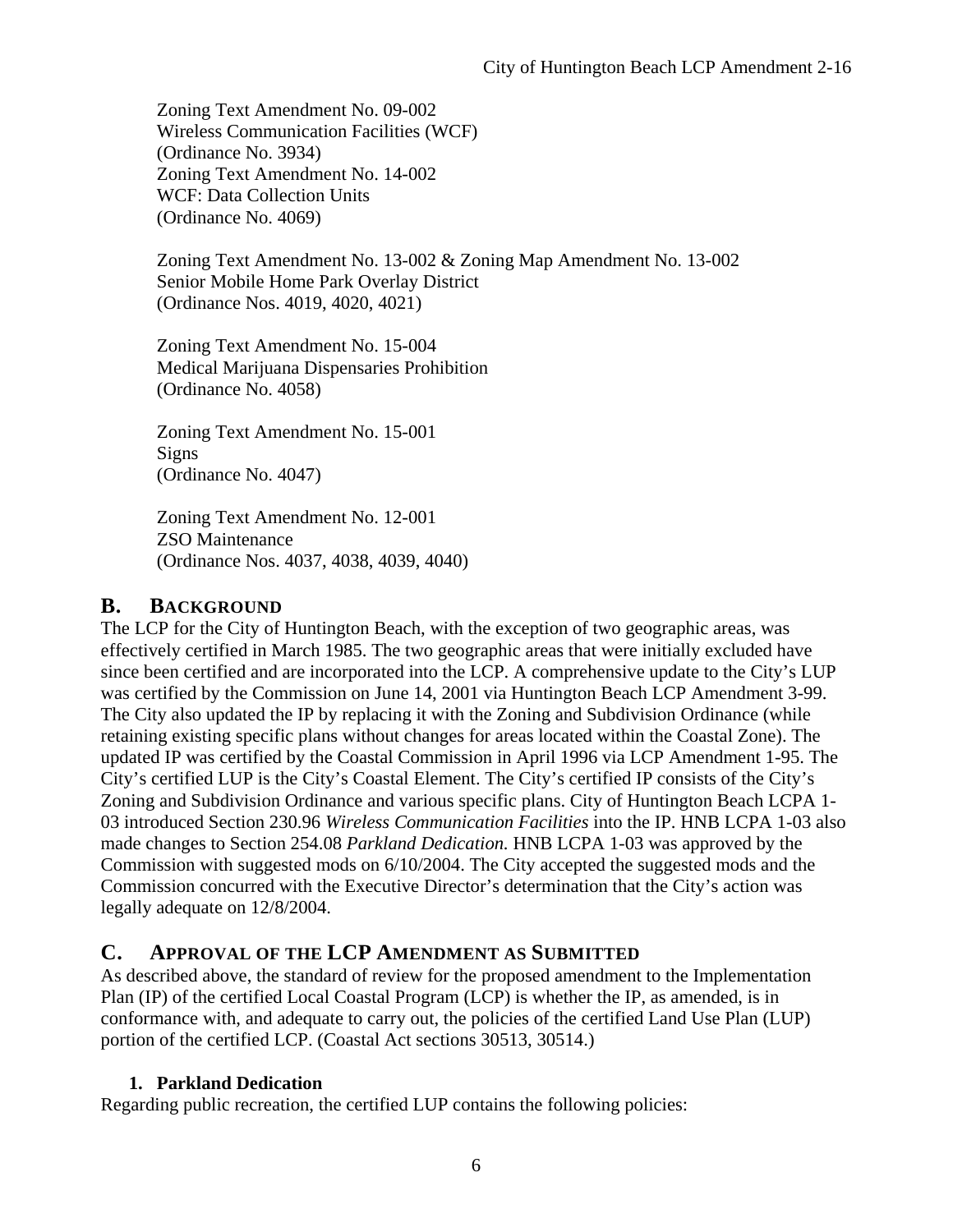Policy C 3.2 *Ensure that new development and uses provide a variety of recreational facilities for a range of income groups, including low cost facilities and activities.* 

Policy C 3.2.1 *Encourage, where feasible, facilities, programs and services that increase and enhance public recreational opportunities in the Coastal Zone.* 

#### **Section 254.08 Parkland Dedication (Ordinance No.3960)**

The main change is the method used to determine the Parkland Dedication in lieu fee amount. Certified Section 254.08 includes a formula that determines the area of land to be dedicated for park use. The formula for land area is: *Area (acres) Required = 5.0 (density of project x number of dwelling units)/1000.* The certified formula for the amount (area) of parkland needed to offset project impacts is not being changed. The proposed change is to how the in lieu fee dollar amount is determined when the actual land area is not being dedicated as part of the proposed tract/parcel map.

An in lieu fee is required when all of the required land area is not provided with a development project. As currently certified, the required parkland dedication in lieu fee is determined based upon a site-specific appraisal of the value of the site and then tying the fee amount to the cost to purchase the equivalent land acreage (derived from the formula) based upon that site-specific value. As certified, the appraiser is selected and retained by the City and paid for by the subdivider (developer).

The proposed amendment would eliminate the requirement for a site-specific appraisal of the value of the land at the project site. Instead, the in lieu fee, if allowed, would be based upon the type and number of proposed residential units and on a citywide standard average per acre land value. Using this input, the fee will be applied based upon the number and type of units proposed. The per-unit fee is determined by resolution of the City Council. The City Council has adopted such a fee schedule (per City Council Resolution No. 2012-66). The per unit fee varies depending upon the type of residential unit, based upon the results of a study<sup>[1](#page-6-0)</sup> which identified the average number of residents per each unit type. The in lieu park fees adopted by the City Council are:

*Detached Dwelling Units = \$17,857/unit Attached Dwelling Units =\$13,385/unit Mobile Home Dwelling Units = \$11,169/unit* 

In addition, where only partial park land dedication is provided such partial dedication shall be credited towards the payment of in lieu fees at a rate of \$871,200 per acre for land acquisition and \$508,644 per acre of park development (improvements). The fee schedule adopted by the City Council (above) is not included in the proposed amendment or in the certified LCP/IP. It is referenced in Chapter 17.76 *Parkland Acquisition and Park Facilities Development Impact Fees* of the City's Municipal Code, wherein lie the standards for Park Development Impact Fees. Park Development Impact Fees are required of projects that do not involve a tentative map or parcel map.

<span id="page-6-0"></span> $\overline{a}$ <sup>1</sup> Development Impact Fee Calculation and Nexus Report for the City of Huntington Beach, California; October, 2011 (amended April 27, 2012); prepared by Revenue & Cost Specialists, L.L.C.)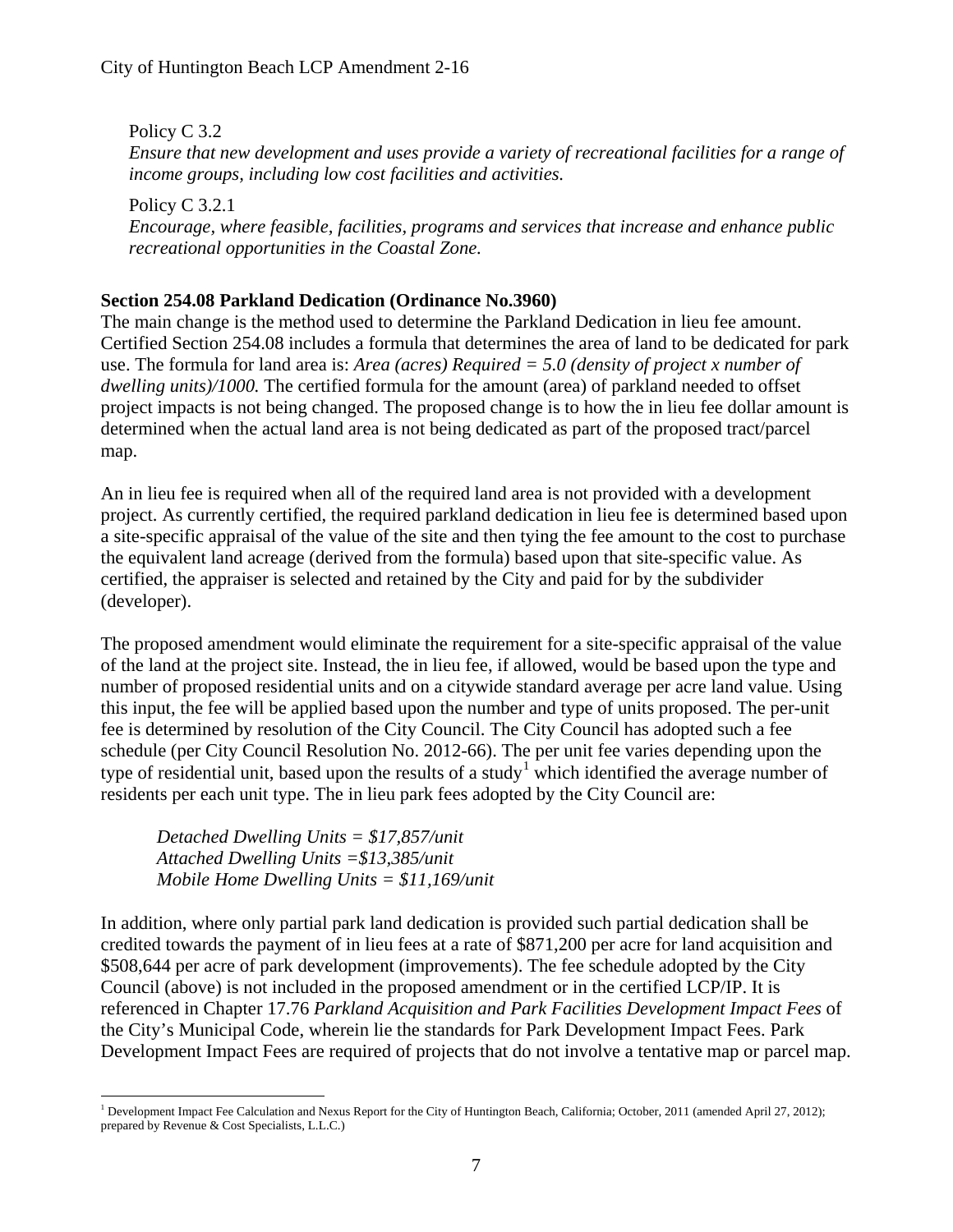The Request for City Council Action staff report prepared for this ZTA (10/1/12) states that the proposed revision to the in lieu fee calculation method will make it comparable to the method by which the City already determines Development Impact Fee park fees for residential projects that do not require tentative maps. Such projects are typically rental units. Whether a residential development creates new rental units or new ownership units, the impact on parks is the same. Because the fees for projects that do not require tentative maps (typically rental units) were significantly lower than those required for residential projects requiring a tentative map, the City made changes to increase the Park Development Impact Fee on residential rental projects (i.e. projects that do not require a tentative map). These Development Impact Fees are found in Chapter 17.76 of the City's Municipal Code. The City is proposing the changes to Section 254.08 in order to make the two types of fees similar and thus, more equitable between development types.

The City's Planning Commission staff report prepared for the Zoning Text Amendment (8/14/12) states:

"*The intent of the proposed amendments to Chapter 254 of the HBZSO* [LCP IP] *is to apply the same standard citywide park in lieu fees for each unit type (detached, attached, and mobile home) whether it is a rental or for-sale unit. This is being accomplished by deleting the current site-specific appraisal approach in Chapter 254 and replacing it with the same standard citywide park in lieu fees recently approved by City Council recently for rental units. Currently, rental units pay significantly less in park fees than for-sale units that require tentative maps. Approval of ZTA No. 12-002* [subject of this LCPA] *coupled with City Council's recent actions will result in equitable standard citywide park fees for both rental and for-sale residential units.*"

In support of the proposed changes, the City staff states:

"*In addition, due to the built out nature of the City, the City receives very few tract/subdivision development proposals in the coastal zone and anticipates future residential development will more often be subject to the park and recreation development impact fees, which are regulated by the Municipal Code, rather than Chapter 254/Quimby fees. To that end, it should be noted that the park and recreation development impacts fees for non-subdivision residential development were adopted (via amendments to the Municipal Code) at the same time as the Chapter 254/Quimby fee changes under ZTA No. 12-002 and resulted in substantial increases in park and recreation fees for non-subdivision residential development such that they are now comparable to the Quimby fees. In this regard, the fee updates will result in more overall funding available for recreational opportunities in the City and Coastal Zone.*"[2](#page-7-0)

The 8/14/12 City Planning Commission staff report also states that the proposed change in the park fees process will make it easier for developers to assess their costs earlier and that it is expected to reduce the number of developers challenging the City's site-specific appraisals.

The amendment also proposes to add a new subsection (254.08.I) that would allow a developer to challenge the proposed park fee by paying for an appraisal of the subject property to determine

<span id="page-7-0"></span> $\overline{a}$  $2$  Letter correspondence from City staff to Commission staff,  $5/2/2017$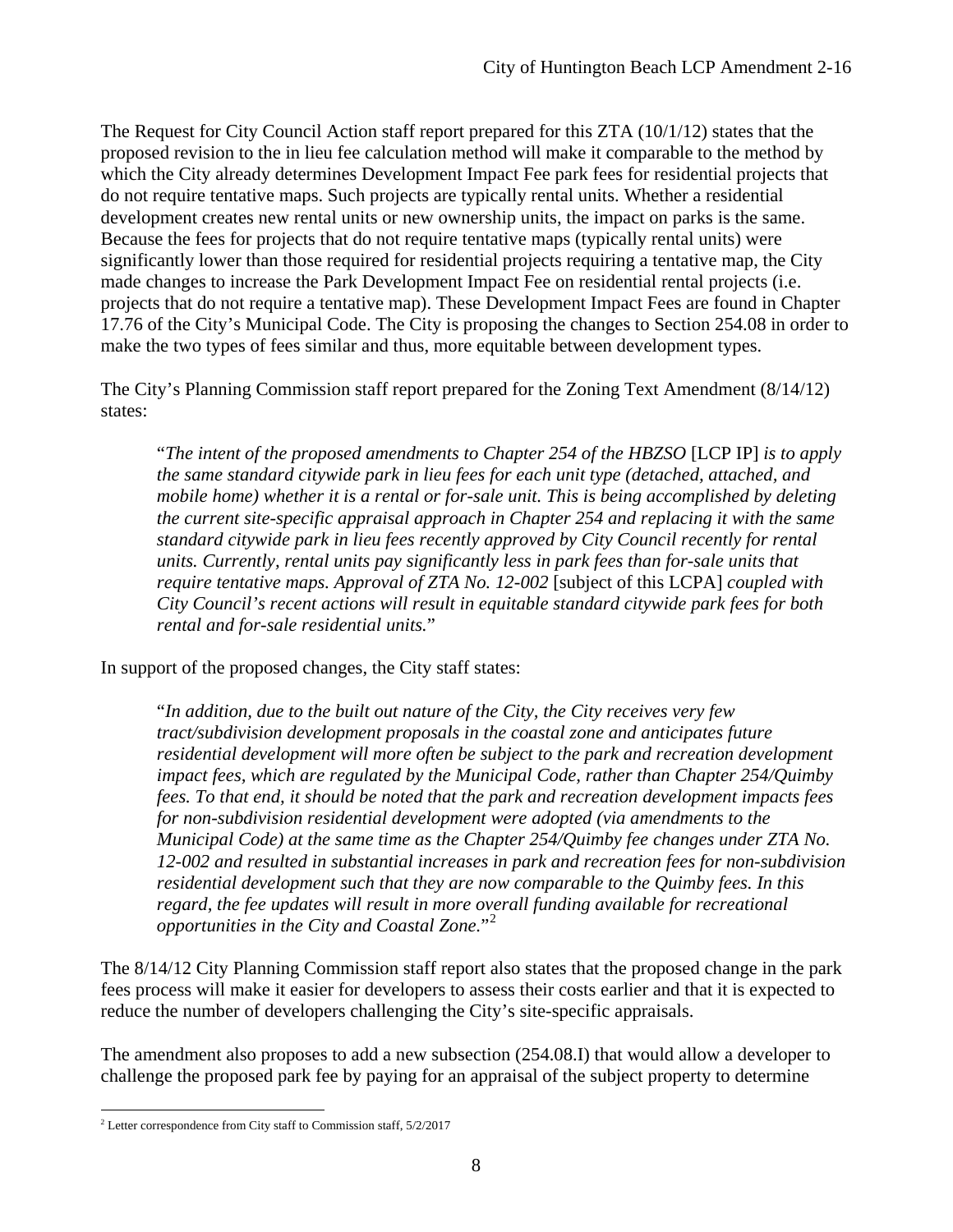whether fair market value of the land is less that the park land acquisition cost per acre used in the City Council fee schedule. Conversely, Section 254.08.I also provides that the City retains the ability to increase the in lieu fee in areas where the fair market value of land exceeds the park land acquisition cost per acre. The fair market value would be determined by a qualified real estate appraiser selected and retained by the City at the expense of the subdivider (developer).

Currently, Section 254.08.G.4 *Standard Improvements* requires the developer "*pay an amount equal to 20 percent of the required in lieu fee to provide curbs, gutters, drainage facilities, street lighting, stop lights, sidewalks, utility line services to the park facility, and all standard improvements required by the City for residential subdivisions*" in those cases where the parkland dedication requirement is met entirely through in lieu fees. The proposed amendment would eliminate this requirement. The City has indicated that this fee is no longer needed because "*land that is not connected to infrastructure is not representative of Huntington Beach. Since the implementation of the fee in 2002, park projects resulting from subdivisions have not necessitated these improvements.*"

The proposed amendment would also change the timing for when the park in lieu fee must be paid by the developer from "*the time of the recording of the final map or parcel map*", to "*prior to final building permit approval* (Section 254.08.L)."

The proposed amendment would also eliminate the current exemption from park in lieu fee payment for subdivision of 50 foot wide parcels into two lots (Section 245.08.O.2). This would require that such subdivisions would now be subject to the park in lieu fee, increasing the funding available to promote parks and recreational activities.

**Chapter 230** *Site Standards,* **Section 230.20** *Parkland Dedication* **(Ordinance No. 3960)**  The amendment proposes to delete this section in its entirety:

#### 230.20 *Parkland Dedication*

*As a condition of development approval, all new commercial and industrial development and all new residential development not covered by Chapter 254 of Title 25, Subdivision Ordinance, except for mobile home parks, shall pay a park fee. The fees shall be paid and calculated according to a schedule adopted by the City Council resolution.*

The Request for City Council Action staff report prepared for this ZTA (10/1/12) states that this section is proposed to be deleted because it has been moved Chapter 17.76 of the City's Municipal Code, where the Park Development Impact Fee (i.e., for non-subdivision projects) standards are contained.

## **Parkland Dedication - Conclusion**

The City imposes, collects, and implements the park fees. The City has proposed these changes to the parkland in lieu fees to be more equitable between types of developments with the same impacts on parks. With the changes already implemented by the City in its Municipal Code, the fees collected for non-subdivision development has resulted in a substantial increase in park and recreation fees collected. And, based upon information from the City, the fee updates will result in more overall funding available for recreational opportunities in the City and Coastal Zone. As

<span id="page-8-0"></span> $\overline{a}$  $3$  Letter correspondence from City staff to Commission staff,  $5/2/2017$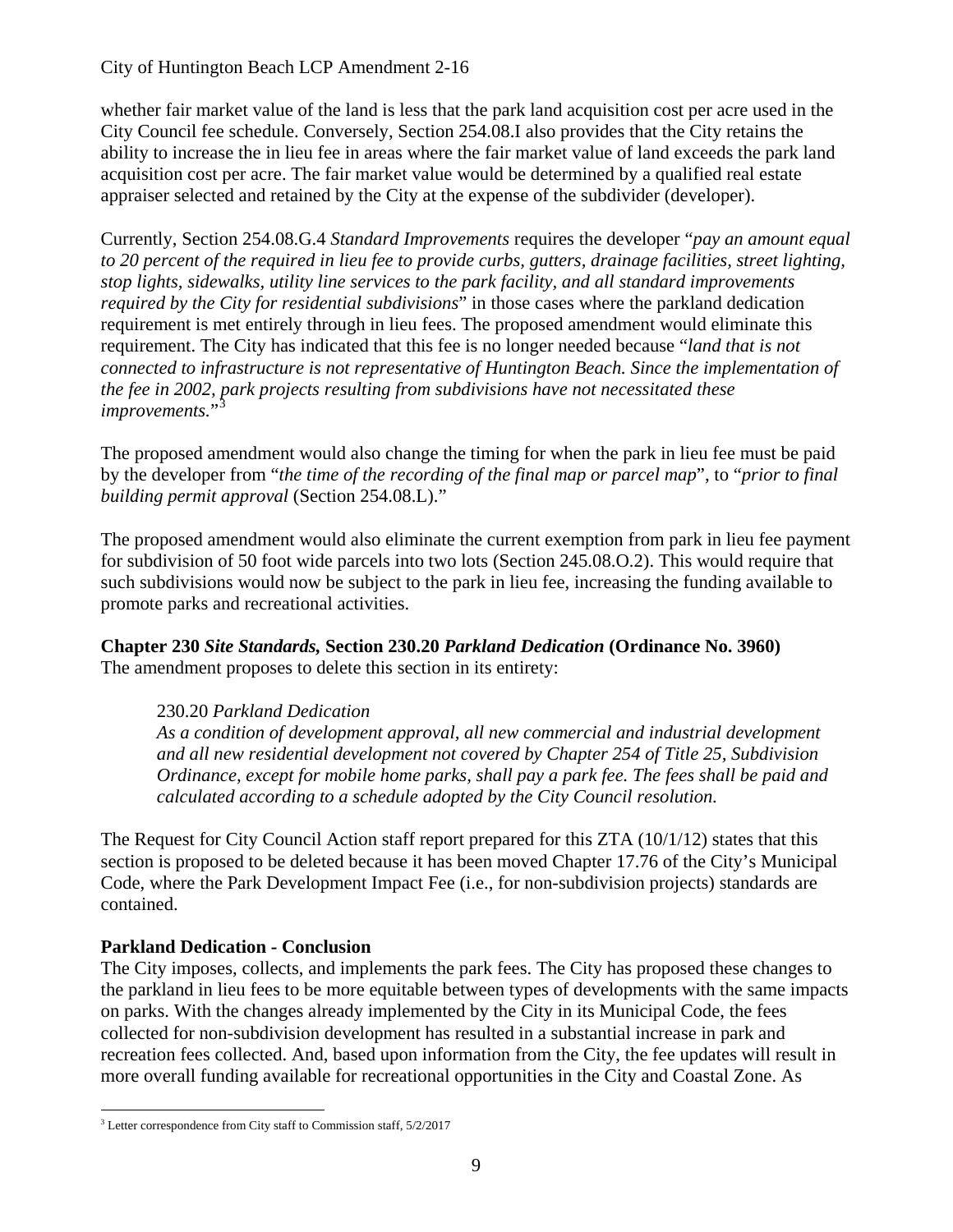reflected in the policies cited above, the certified LUP promotes recreational opportunities and requires that public recreational opportunities be encouraged, and where feasible, increased and enhanced. The overall increased amount of park fees will result in more overall funding for recreational opportunities.

Section 254.08 *Parkland Dedication* requires that residential subdivisions must dedicate land as necessary to offset impacts to parks arising from the introduction of new residents into the City. However, outright land dedication is not required for parcel maps or subdivisions containing 50 parcels or less<sup>[4](#page-9-0)</sup>. In such cases, a fee in lieu of outright land dedication may be paid, or a combination of the two is also an option. The parkland in lieu fee is acceptable in cases of 50 parcels or less because, depending on the size and location of a particular project, land dedication may not be feasible or may not be effective. For example, if the land available is very steep, payment of an in lieu fee would be preferred so that usable recreational land could be provided. Also, if the subdivision is small, dedication of a very small area of land for public park use also may not provide effective public park space. Allowing the option of a fee payment rather than actual land dedication allows the City to retain flexibility in acquiring and providing actual useful and useable park space.

The parkland in lieu fee requirements for subdivision projects are contained in the Subdivision Code, which is part of the IP; hence, the parkland in lieu fees for subdivision projects will remain a part of the IP. The non-subdivision parkland in lieu fee requirements (Section 230.20) will be deleted from the IP, but added elsewhere in the City's Municipal Code. That the City has an interest in organizing its parkland in lieu fees as proposed is reasonable from a coastal resource perspective.

The proposed method for calculating the parkland in lieu fee amount differs from the method currently certified. However, both methods will achieve the goals of the certified LUP policies regarding increasing and enhancing recreational opportunities. The changes proposed will still require the City to provide park and recreational opportunities in conjunction with new development. Thus, the fact that the in lieu fee amount (for subdivision projects), as well as the requirement for non-subdivision projects to pay an in lieu fee, will be moved from the IP to the City's Municipal Code is unlikely to have an impact on the recreational resources protected by the LUP Policies C 3.2 and C 3.2.1 because projects must still comply with those policies and section 254.08 will continue to require that proposed subdivisions offset impacts to parks.

Based upon all of the above, the Commission finds that the amendment, with regard to changes to the Parkland Dedication, conforms with and is adequate to carry out the policies of the city's certified Land Use Plan.

#### **2. Wireless Communication Facilities**

The City's certified LUP includes policies that promote public coastal access and recreation, preservation and enhancement of scenic public views, and protection of sensitive habitat and other coastal resources. The LUP policies specific to Wireless Communication Facilities (WCF) are:

#### *C 4.2.4*

*Wireless communication facilities shall be sited, to the maximum extent feasible, to minimize* 

<span id="page-9-0"></span> $\overline{a}$ <sup>4</sup> Although for condominium type projects with more than 50 dwelling units, land may be required even though the number of parcels may be less than 50.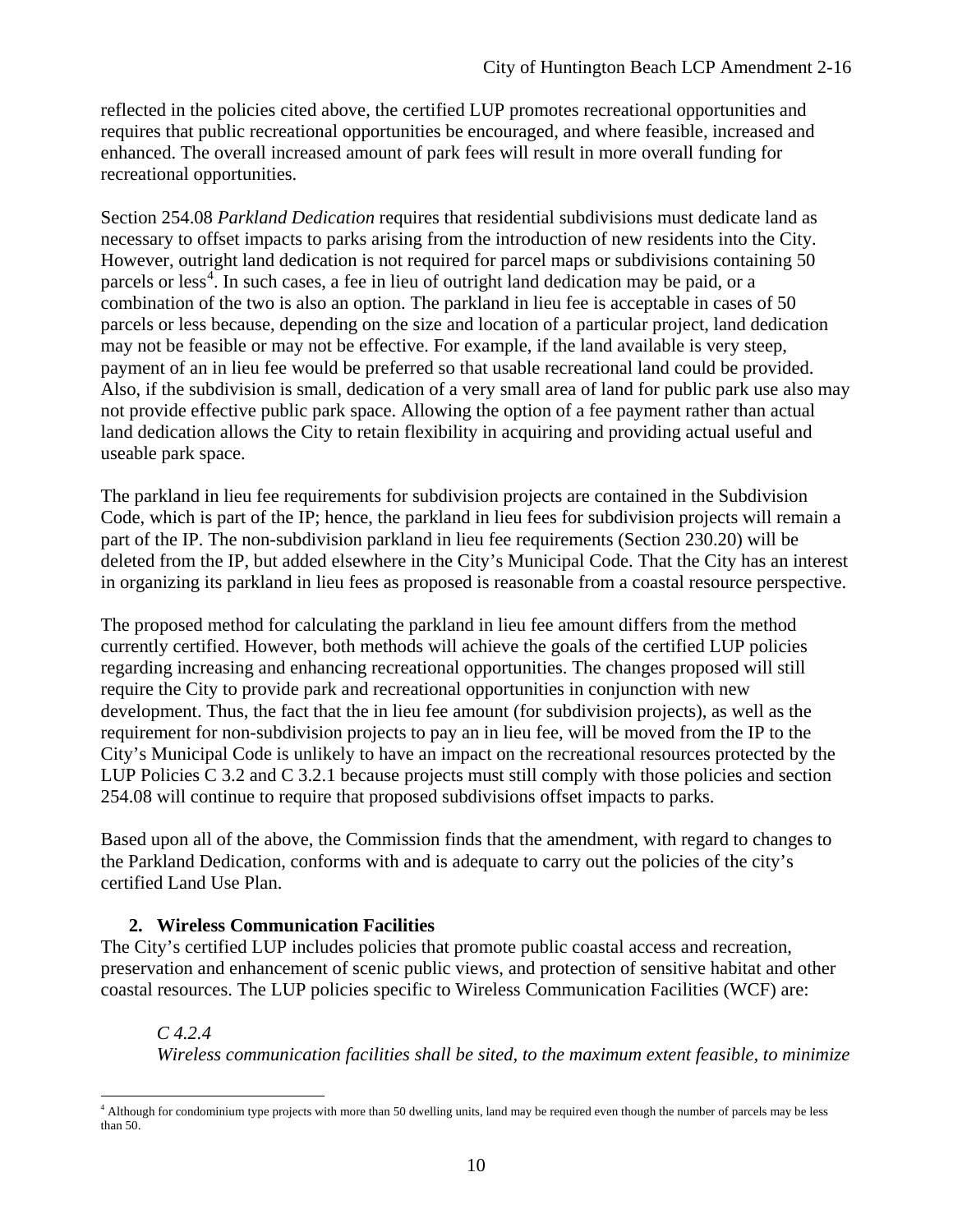*visual resource impacts. Minimization may be accomplished through one or more of the following techniques: co-locating antennas on one structure, stealth installations, locating facilities within existing building envelopes, or minimizing visual prominence through colorization or landscaping and removal of facilities that become obsolete.* 

*C 4.2.5* 

*New wireless communication facilities affecting the public view shed and/or located in areas designated Water Recreation, Conservation, Parks, and Shoreline shall be conditioned to require removal within six (6) months of termination of use and restoration of the site to its natural state.* 

**Zoning Text Amendment No. 14-002 (Ordinance No. 4069)** proposes to add definitions for "*City Property*" and "*Data Collection Unit (DCUs)*"; would except DCUs from the requirements of Chapter 230 *Site Standards*, Section 230.96 *Wireless Communication Facilities* for DCUs that meet prescribed requirements (i.e. excepted from needing a Wireless Permit or a CUP); and, changes language in Section 230.96.H such that any Wireless Communication Facility (WCF) within a public right of way must comply with "*all City Municipal Code requirements, including but not limited to Chapter 12.38 regarding Encroachments and Chapter 1764 regarding Undergrounding of Utilities*", where previously it only identified compliance with Chapter 1764.

The proposed definition for "Data Collection Unit" is:

"*A Wireless Communication Facility comprised of a collection unit, solar panel and whip antennas used for receiving and/or transmitting wireless signals from distributed gas and water data collector meters, which is a stand-alone facility not connected via fiber optic or other physical wiring to any other facility. No Wireless Communication Facility operated by an electric corporation, a telephone corporation, a personal wireless service provider, a commercial mobile service provider or a mobile telephone service provider shall be considered a DCU.*

*Size: Solar panels not larger than 7 square feet, whip antennas not longer than 40 inches, and collection units not larger than 1.5 cubic feet. DCUs shall be designed to blend into the surrounding environment and minimize the visual appearance by matching the color of the poles or buildings where the DCU is located.*"

DCUs are proposed to be excepted from the requirements of Section 230.96 when located on existing poles, or on any new poles within the Public-Right-of-Way, and when they comply with setback and height requirements for the zone in which they are located, and when they comply with all City Municipal Code requirements; and when located at least 500 feet from another DCU within the same network.

**Zoning Text Amendment 09-002/Ordinance 3934** – one of the primary changes proposed to Chapter 230 *Site Standards* Section 230.96 *Wireless Communication Facilities* is to change the way permits for WCFs are processed. Currently, all WCFs must obtain a Wireless Permit, whether or not they would also require a Conditional Use Permit (CUP). The proposed amendment would instead require either a Wireless Permit or a Conditional Use Permit. Rather than submitting an application for a Wireless Permit, an applicant for a WCF would submit a Wireless Application to the City for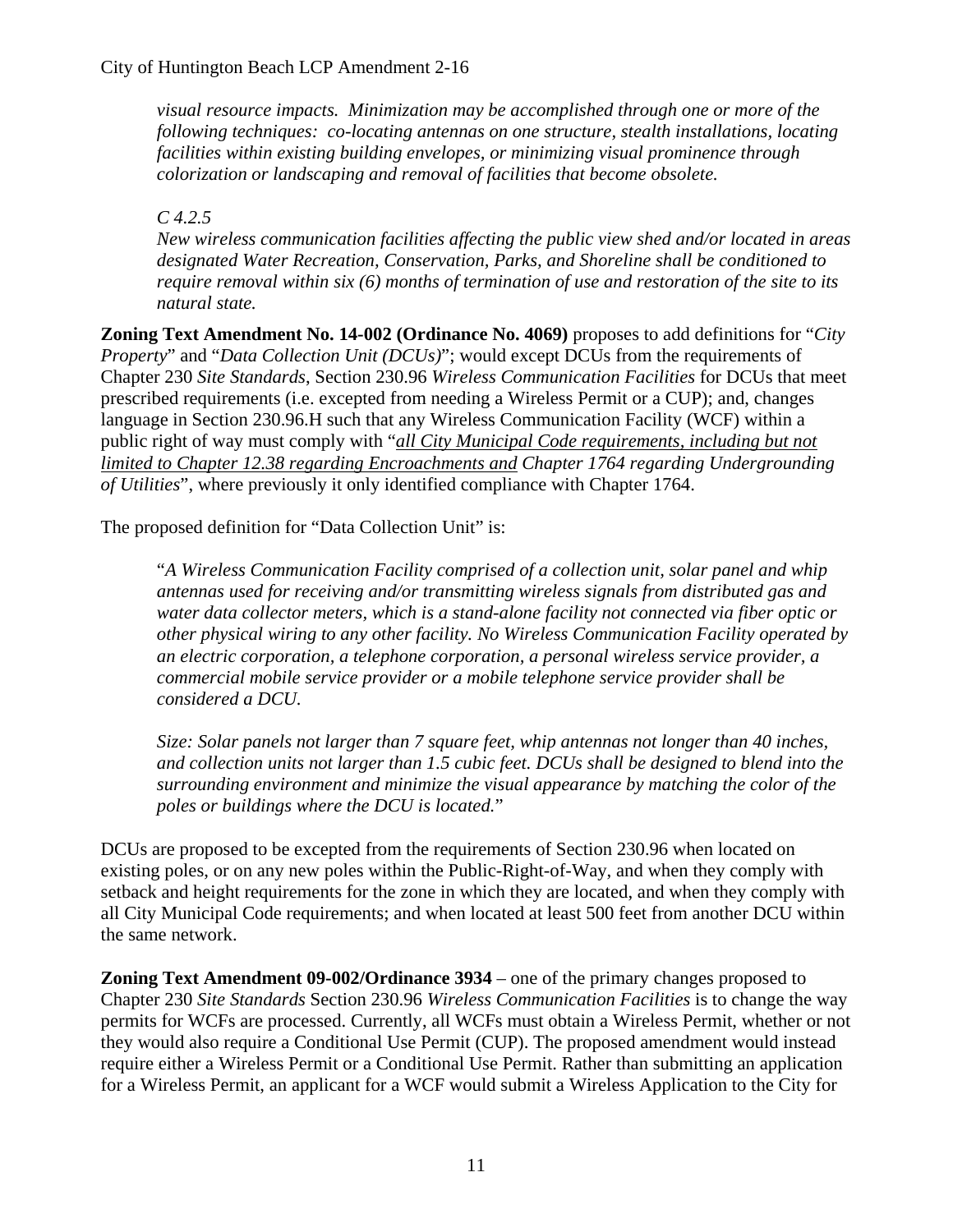review. Following submittal, the City will determine whether the WCF may be approved by the Director (Wireless Permit) or whether a CUP (or other entitlement) is required.

A Wireless Permit may be processed when no other discretionary permit is required, among other determining factors. A CUP will be reviewed by the Zoning Administrator. The type of permit required will be based upon the location and type of antennas, among other things. A CUP will be required for all ground and utility mounted (freestanding) WCFs. An action on either a Wireless Permit or a CUP may be appealed to the Planning Commission by the applicant or by an aggrieved party. The applicant for the WCF may, under appeal, make a claim that the denial of a permit is a Denial of Effective Service, which is inconsistent with Federal law.

Based upon required information outlined in Section 230.96.F, the approving authority shall make a determination regarding Denial of Effective Service in conjunction with the appeal of the Wireless Permit or the CUP. No changes are proposed to IP Chapter 245 *Coastal Development Permit*. Thus, there will be no change to when a WCF will require a Coastal Development Permit.

In addition, proposed changes to review of WCF projects include:

- A Shift from a requirement that the applicant demonstrate that a WCF is necessary to fill an existing gap in service and is located in the least obtrusive location, to instead considering typical planning questions raised (compatibility, etc.) by a proposed WCF. Gap in service and least obtrusive location may be evaluated on appeal if raised by applicant;
- Addition of a provision for Denial of Effective Service appeal to allow the applicant to justify that Federal law preempts the City from denying an application because a denial would effectively prohibit wireless service, inconsistent with Federal law;
- All WCF projects would now be subject to Design Review unless the project equipment is located underground or within an existing building or existing enclosure;
- New definitions are added for "modified facility" and "public right-of-way."

The portion of the IP to be modified, Section 230.96 *Wireless Communication Facilities*, was originally added to the City's IP via Huntington Beach LCPA 1-03, approved by the Commission with suggested modifications on 6/10/2004. The City accepted the suggested mods and the Commission concurred with the Executive Director's determination that the City's action was legally adequate on 12/8/2004.

When the Commission originally approved the addition of Section 230.96 *Wireless Communication Facilities* into the IP, it required a suggested modification to the language then proposed by the City, as follows:

#### *F. Site Selection*

- *5. Significant adverse impacts to public visual resources shall be minimized by incorporating one or more of the following into project design and construction: a. Co-locating antennas on one structure;*
	- *b. Stealth installations;*
	- *c. Locating facilities within existing building envelopes;*
	- *d. Minimizing visual prominence through colorization or landscaping;*
	- *e. Removal of facilities that become obsolete.*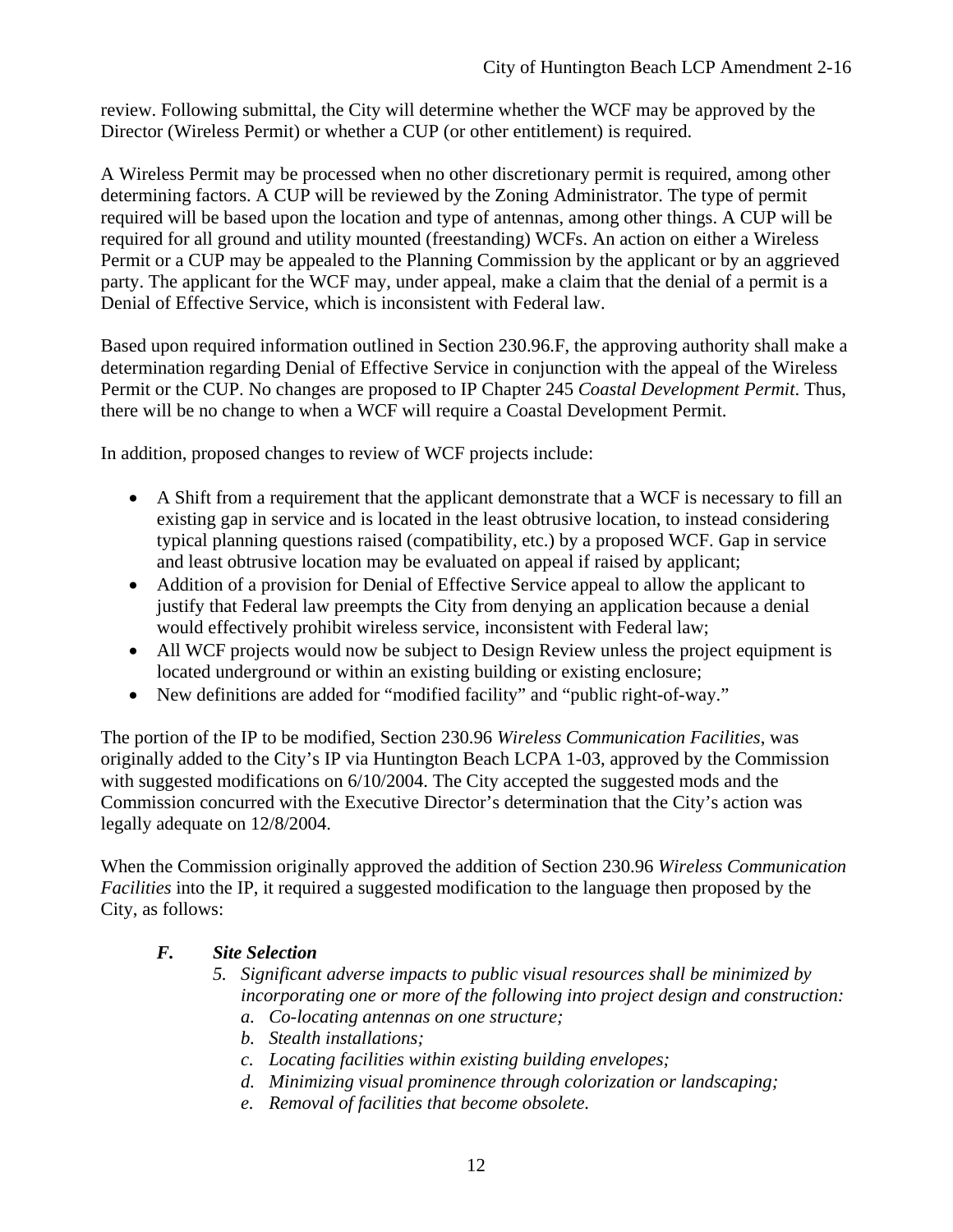#### City of Huntington Beach LCP Amendment 2-16

 $\overline{a}$ 

6. *Wireless communication facilities affecting the public viewshed and/or located in areas designated water Recreation, Conservation, Parks, and Shoreline shall be removed within six (6) months of termination of use and the site restored to its natural state.*

As proposed in this IP amendment, Ordinance No. 3934 will rearrange much of the previously certified WCF ordinance. Many of the certified provisions (including those added as the suggested modification above), however, remain intact. For example, of the suggested modification cited above (which was required by the Commission in approving Huntington Beach LCPA 1-03 and accepted by the City via City Council Resolution No. 2004-73), although no longer found in the same context, still remains in the ordinance. For example, when considering whether a Wireless Application will be processed as a Wireless Permit or a Conditional Use Permit, proposed Section 230.96.E.2 provides that an application may be processed as a Wireless Permit when the proposed project is: co-located on an existing approved Wireless Facility, does not exceed the existing Wireless Facility heights (or for existing WCFs proposed to be modified, with the base district height limit plus up to ten feet as permitted in Section  $230.72^5$  $230.72^5$ ), and employs Stealth Techniques such that it is compatible with surrounding buildings and land uses; and is not ground or utility mounted. When a CUP is processed for a WCF, Section 230.96.E.3 provides that the Zoning Administrator may require, as a condition of approval of the CUP, that the applicant minimize significant adverse impacts to the community and public visual resources by incorporating one or more of the following into project design and construction: Completely Stealth installation, Stealth Techniques, co-location and locating facilities within existing building envelopes, colorization or landscaping to minimize visual prominence; and/or removal or replacement of facilities that are obsolete. In addition, further conditions may be imposed.

In addition, Section 230.96.G provides Wireless Communication Facility Standards and requires all such facilities to provide visual screening, comply with the Huntington Beach Urban Design Guidelines; and the co-location of ground mounted facilities where feasible whenever such a facility is proposed within 1,000 feet of any existing Wireless Antenna; among other requirements. Further, Section 230.96.I requires that a Wireless Communication Facility affecting the public view and/or located in areas designated Water Recreation, Conservation, Parks and Shoreline, and Public Right of Ways shall be removed in its entirety within six (6) months of termination of use and restored to its natural state. Section 230.96.J establishes provisions for removal of Wireless Communication Facilities deemed to have been abandoned.

Moreover, no changes are proposed to Chapter 245 *Coastal Development Permits* and so there will be no change to when a proposed WCF project will require a coastal development permit. If a WCF constitutes development, as defined in Section 245.04.J, and is not otherwise exempt under Section 245.08, the project will require approval of a coastal development permit.

As proposed, the amendment regarding Section 230.96 Wireless Communication Facilities incorporates the requirements of the LUP policies cited above regarding WCFs and generally requires consideration of the protection of public views, and reviewing and imposing conditions on

<span id="page-12-0"></span><sup>&</sup>lt;sup>5</sup> Section 230.72 Chimneys; vents; cooling towers; flagpoles; towers; spires; domes; cupolas; parapet walls not more than 4 feet high; water tanks; fire towers; transmission antennae; radio and television antennas (except satellite dish antennae); and similar structures and necessary mechanical appurtenances (except wind-driven generators) may exceed the maximum permitted height in the district in which the site is located by no more than 10 feet. The Zoning Administrator may approve greater height with a conditional use permit. Within the coastal zone exceptions to height limits may be granted only when public visual resources are preserved and enhanced where feasible.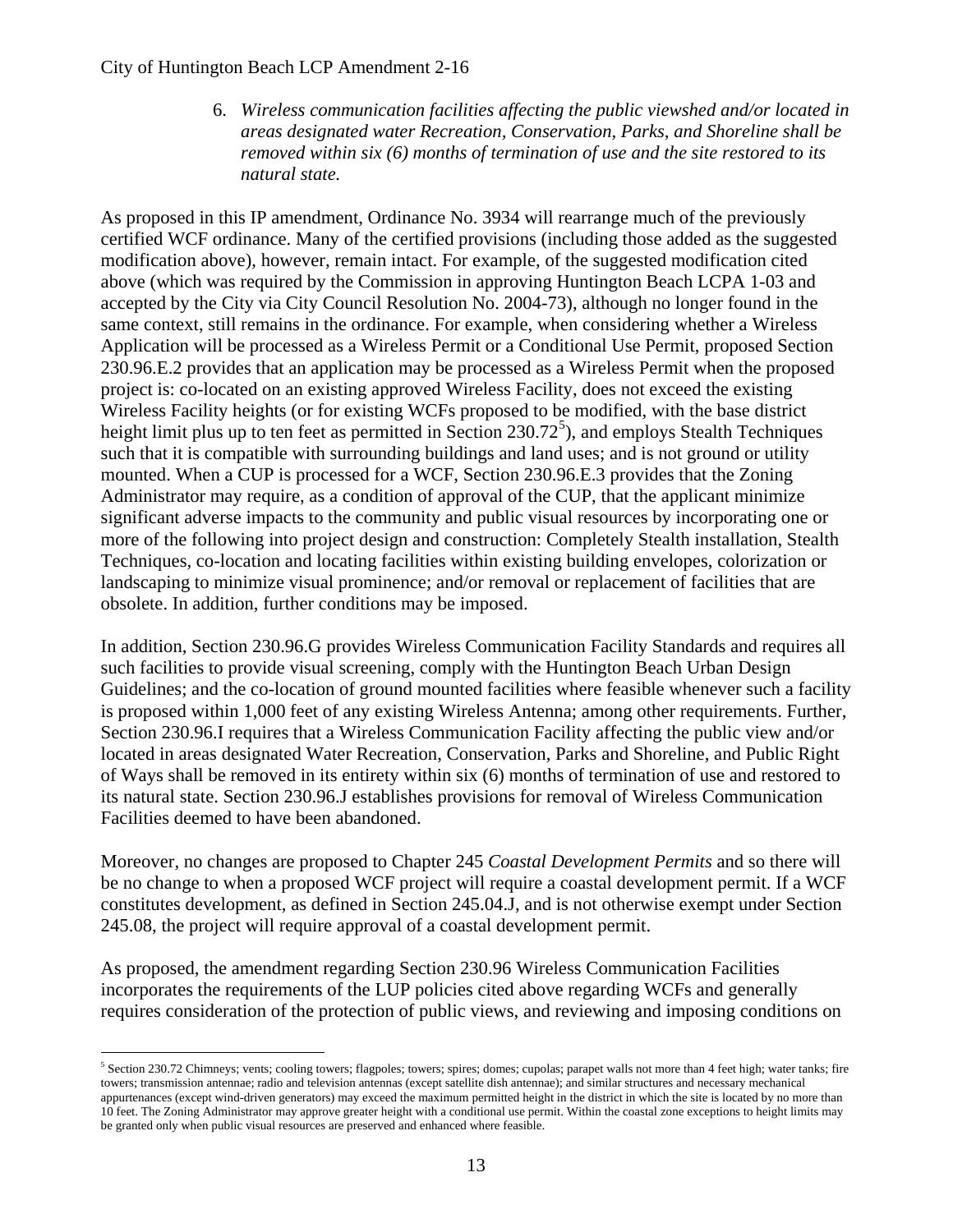a project as necessary to adequately to carry out the certified LUP. The proposed changes that would allow issuance of either a Wireless Permit or a CUP for wireless facilities will not impact whether such approvals are appealable to the Coastal Commission. Based upon all of the above, the Commission finds that the amendment, with regard to changes to Wireless Communication Facilities, conforms with and is adequate to carry out the policies of the City's certified LUP.

#### **3. Senior Mobile Home Park Overlay**

The City's certified LUP contains the following policies regarding priority of use:

#### C 1.1.3

*The use of private lands suitable for visitor serving commercial recreational facilities designed to enhance public opportunities for coastal recreation shall have priority over private residential, general industrial, or general commercial development, but not over agricultural or coastal dependent industry.*

Zoning Text Amendment No. 13-002 (Ordinance Nos. 4019) proposes to create a new "*Senior Residential*" overlay district; there is no such overlay currently in the LCP/IP. As proposed, the Senior Residential overlay district may overlay any property that allows mobile home park uses. The base zoning designations of any mobile home park will not be altered as a result of the proposed IP amendment. The City's stated intent (per City Planning Commission staff report dated1/18/14) in creating this overlay district is to "*establish criteria that will protect those mobile home parks primarily occupied by seniors 55 years or age and older from conversion to family (non-age restricted) parks in an effort to preserve housing options for seniors*." None of the mobile home parks where the new overlay is being applied are located within the coastal zone.

**Zoning Map Amendment No. 13-002** (Ordinance No. 4020 & 4021) Although none of the senior mobile home parks proposed for the overlay are located within the coastal zone, the zoning district map that includes Rancho Del Rey and Huntington Harbor senior mobile home parks also depicts areas laying within the coastal zone as well as outside the coastal zone boundary. Consequently, these two sites are located on a zoning district map that is included in the certified IP map. Thus, they have been included in this IP amendment request for Commission certification.

Although no sites in the coastal zone are proposed to include the newly proposed Senior Residential overlay at this time, there are mobile home parks located within the coastal zone for which a request to apply the overlay zone could be made in the future. Thus, the Zoning Text Amendment, must be considered for conformance with the policies of the certified LUP.

The certified LUP, like the Coastal Act, places a lower priority on residential development than on uses that provide public access and recreation and visitor serving commercial uses. Thus, there would be no significant LUP distinction between a mobile home park with no age requirements and one that is reserved for seniors only. As such, whether an existing residential use such as a mobile home park is subject to the proposed overlay raises no significant coastal issues. Placement of the proposed overlay on an existing residential area would only impose age restrictions but would not change the underlying residential zoning. Thus no new adverse impacts on coastal resources would be created. However, it should be noted that if there were to be a future proposal to apply the Senior Residential Overlay onto a mobile home park in the coastal zone, site specific information available at the time would need to be considered for consistency with the policies of the certified LUP. At this time, the creation of such an overlay alone does not result in any adverse impacts to coastal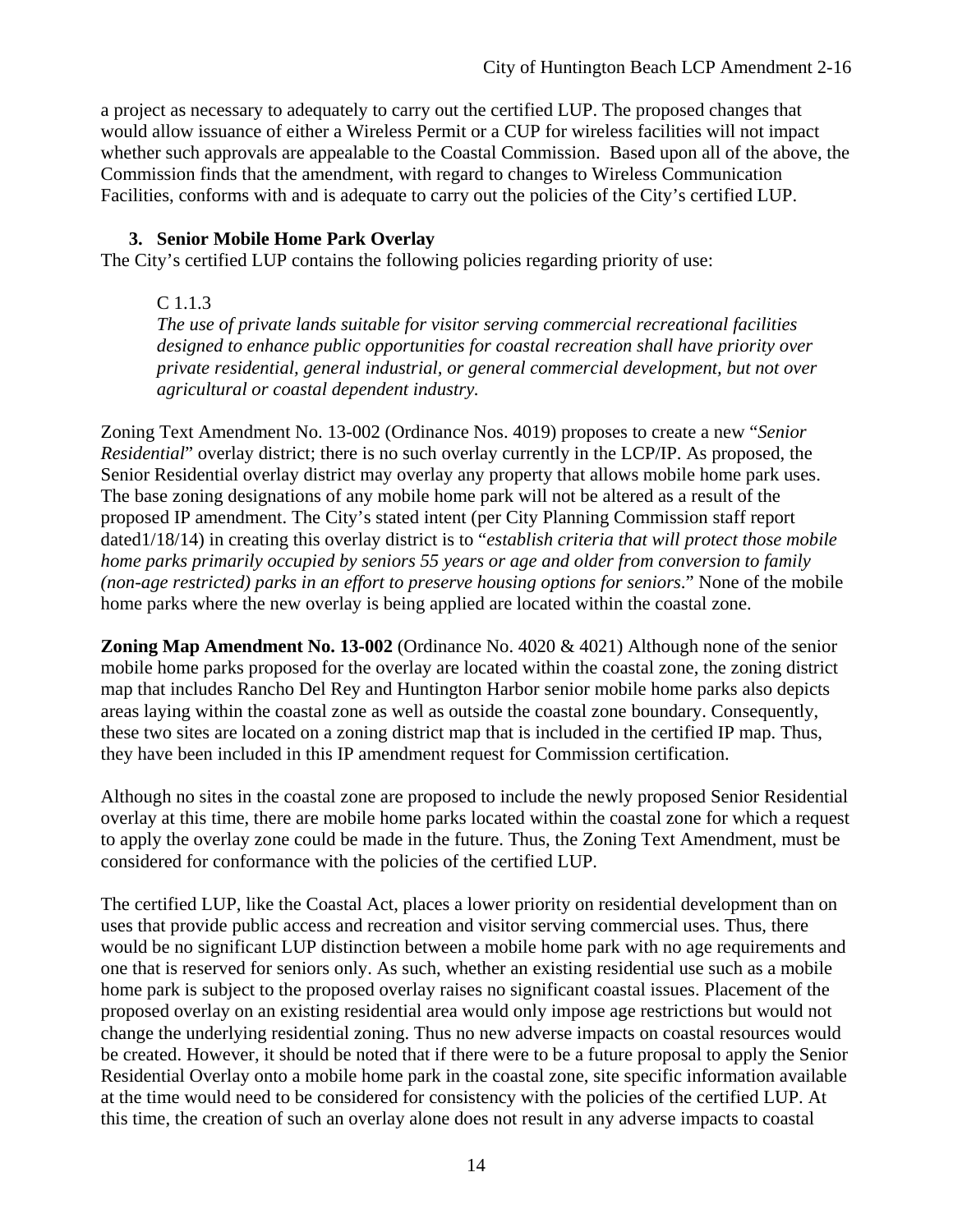#### City of Huntington Beach LCP Amendment 2-16

resources. For these reasons, the Commission finds these proposed changes to the IP conform with and are adequate to carry out the policies of the certified LUP as proposed.

#### **4. Signs**

The City's certified LUP contains the following policies regarding public access and public views:

#### C 2.5

*Maintain and enhance, where feasible, existing shoreline and coastal resource access sites.*

#### Policy C 2.6

*Promote and provide, where feasible, additional public access, including handicap access, to the shoreline and other coastal resources.*

#### C 4.1.1

*The scenic and visual qualities of coastal areas shall be considered and protected as a resource of public importance. Permitted development shall be sited and designed to protect public views to and along the ocean and scenic coastal areas.*

Zoning Text Amendment No. 15-001 – Chapter 233 *Signs* (Ordinance No. 4047) proposes to amend Section 233.08 *Exempt Signs*, Section 233.10 *Prohibited Signs*, Section 233.28 *Definitions*, and add new Section 233.30 *Message Substitution*. The following changes are proposed:

Section 233.08 Exempt Signs – deletes references to examples of exempt temporary signs; clarifies regulations pertaining to sign type, location, size, number and other standards for non-commercial signs on private property and within public rights-of-way;

Section 233.10 Prohibited Signs – expressly exempts temporary signs within public rightsof-way pursuant to the provisions of Section 233.08 Exempt Signs;

Section 233.28 Definitions – defines "non-commercial sign" and "public right-of-way" and deletes "*political sign*" from the definitions section;

Section 233.30 Message Substitution – new section added to ensure that commercial sign copy is not inadvertently favored over non-commercial sign.

Proposed new Section 233.30 Message Substitution:

*The owner of any sign which is otherwise allowed by this Chapter may substitute noncommercial copy in lieu of any other commercial or non-commercial copy. The purpose of this provision is to prevent any inadvertent favoring of commercial speech over noncommercial speech, or favoring any particular non-commercial message over any other non-commercial message.*

Signage can adversely impact coastal access when it is used to discourage or prevent the public from gaining access to the coast and/or coastal zone amenities. Signs are sometimes inappropriately used to achieve such goals. In addition, signs can adversely impact public coastal views either by directly blocking views or by creating visual blight. In order to avoid these adverse impacts to public access and public views, Chapter 233 *Signs* already includes, under 233.10 *Prohibited Signs*,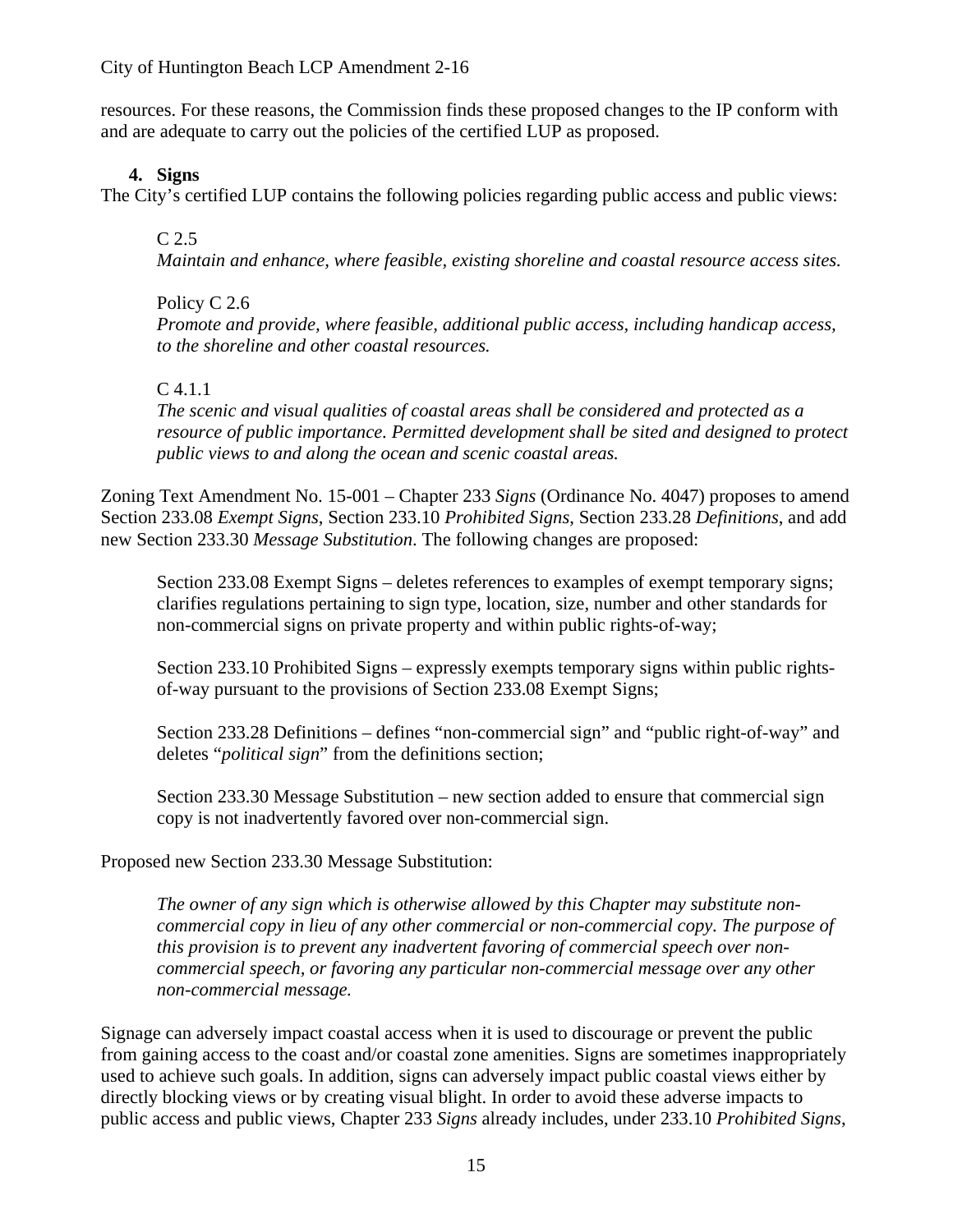Sections 233.10.O and 233.10.P. Sections 233.10.O and 233.10.P prohibit signs that limit or prohibit public access to public coastal areas, and signs that adversely affect scenic and visual qualities of coastal areas and public parks except subject to approval of a coastal development permit and when necessary for public safety, when no other feasible alternative exists, and when the signs are consistent with other LCP requirements. Sections  $233.10 \text{ O} \& P$  also require that any such signs shall be removed as soon as the public safety issue is resolved. These sections are proposed to remain in the IP Chapter 233 *Signs* with no changes. The changes proposed by this IP amendment will provide clarity and do minor language clean-up to the sign ordinance. The proposed changes to the sign ordinance raise no significant coastal issues. For these reasons, the Commission finds these proposed changes to the IP conform with and are adequate to carry out the policies of the certified LUP as proposed.

### **5. Medical Marijuana**

Zoning Text Amendment No. 15-004 (Ordinance No. 4058) proposes to add new Section 204.18 *Prohibited Uses* to Chapter 204 *Use Classifications* in the IP. Proposed Section 204.18 includes three parts: 204.18.A provides the purpose section which states that any distribution of marijuana by medical marijuana businesses is expressly prohibited in the City of Huntington Beach. Section 204.18.B defines "*Medical Marijuana Business, Collective, Cooperative or Dispensary*." Section 204.18.C states that "*Medical Marijuana Business, Collective, Cooperative or Dispensary or any other such business, no matter how so named, is not a permitted use in any zoning district or specific plan in the City*" and otherwise confirms that medical marijuana businesses are not allowed.

## **6. HB ZSO Maintenance/Cleanup**

Zoning Text Amendment No. 12-001 (Ordinance Nos. 4037, 4038, 4039, 4040) proposes to make changes to four chapters in the Zoning and Subdivision Ordinance/IP to reorganize entitlements of certain applications to the lower hearing body; codify existing policies; clarify certain sections, and minor language clean-up. Ordinance No. 4037 proposes changes to Chapter 203 *Definitions;*  Ordinance No. 4038 proposes changes to Chapter 211 *Commercial Districts;* Ordinance No. 4039 proposes changes to Chapter 212 *Industrial Districts;* Ordinance No. 4040 proposes changes to Chapter 230 *Site Standards.*

The changes proposed regarding medical marijuana and the HBZSO clean-up raise no issue with regard to conformity with the certified LUP. As proposed, these changes will not create or result in adverse impacts on coastal resources. In past Commission actions regarding LCP amendments addressing marijuana, the Commission has consistently found that the subject of marijuana and its availability to the public was not a coastal issue. The proposed prohibition on medical marijuana businesses does not modify any of the otherwise required development standards, such as resource protection measures or parking. The rules regarding the sale or prohibition of sales of marijuana are outside the scope of the policies of the City's certified LUP and raise no issue with regard to impacts on coastal resources. In addition, the changes proposed as maintenance and cleanup of the HBZSO will reorganize entitlements of certain applications to the lower hearing body; codify existing policies; clarify certain sections, and do minor language clean-up, and add a few new definitions. None of these changes raise coastal issues. For these reasons, the Commission finds these proposed changes to the IP conform with and are adequate to carry out the certified LUP as proposed.